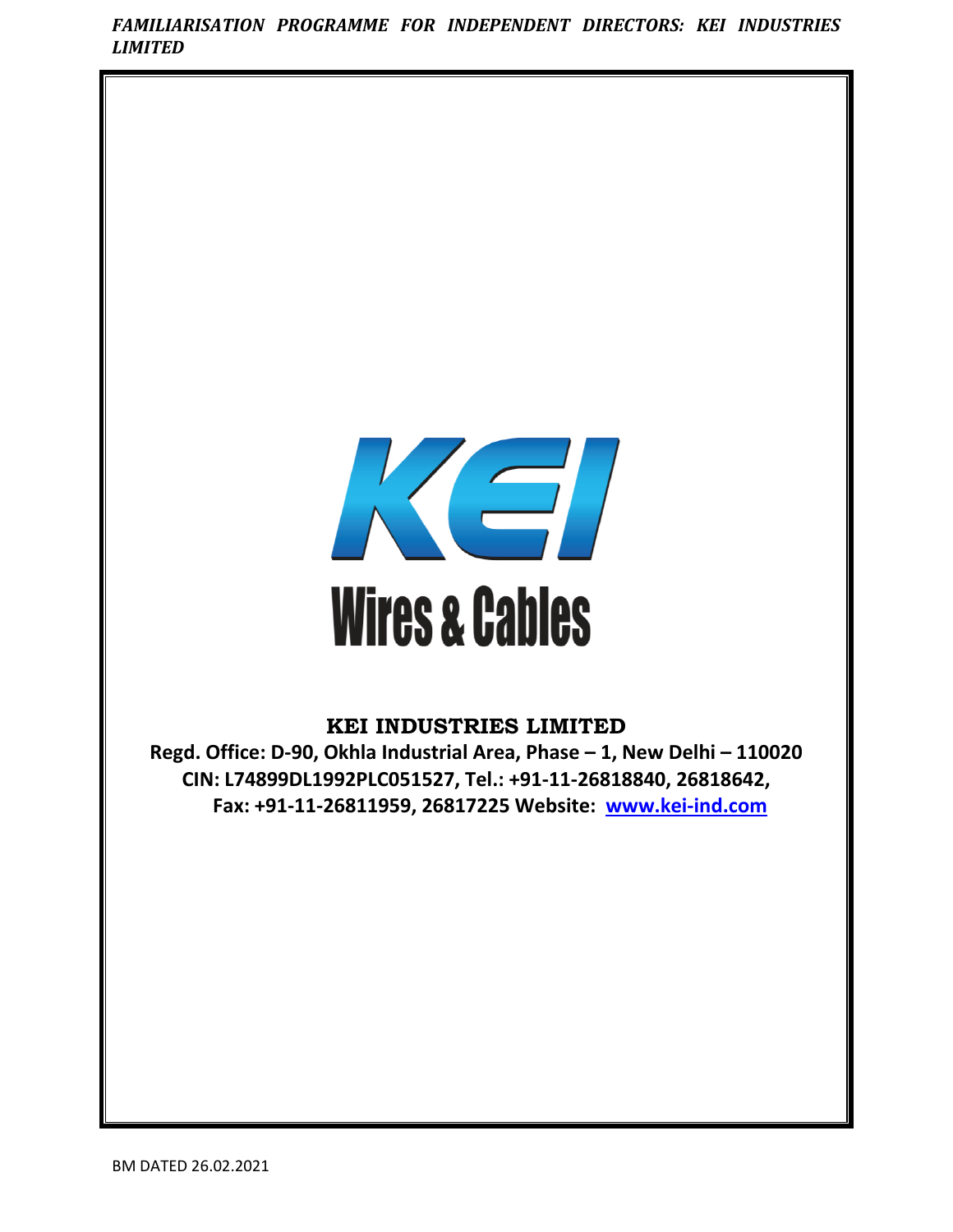# **FAMILIARISATION PROGRAMME FOR INDEPENDENT DIRECTORS**

(Regulation 25 (7) of SEBI (Listing Obligations and Disclosure Requirements) Regulations, 2015)

# **Preamble:**

In term of Regulation 25 (7) of SEBI (Listing Obligations and Disclosure Requirements) Regulations, 2015 ('SEBI LODR, 2015') stipulates that the company shall familiarise the Independent Directors with the Company, their roles, rights, responsibilities in the Company, nature of the industry in which the Company operates, business model of the Company, etc., through various programmes.

Also, in terms of Schedule IV of the Companies Act, 2013, the Independent Directors are required to keep themselves abreast of the regulatory provisions and the knowledge, skill and expertise required being an Independent Directors.

# **Initial Familiarization Programme**

Independent Directors of the Company are made aware of their roles, rights and responsibilities at the time of their appointment, through a formal letter of appointment, which also stipulates various terms and conditions of their engagement.

At the outset, all the independent directors are provided an overview of;

- $\triangleright$  Criteria of independence applicable to Independent Directors as per Regulation 16(1)(b) of SEBI (Listing Obligations and Disclosure Requirements) Regulations, 2015 and the Companies Act, 2013;
- $\triangleright$  Compliances required from Independent Directors under the Companies Act, 2013, Regulation 16(1)(b) of SEBI (Listing Obligations and Disclosure Requirements) Regulations, 2015and other relevant regulations;
- ➢ Directors' Responsibility Statement forming part of Directors' Report;
- ➢ Fraud response plan, obtaining Audit Committee approval, wherever required;
- $\triangleright$  Time allocation by the Independent Directors on financial controls, overseeing systems of risk management, financial management compliance, Corporate Social Responsibility, Stakeholders conflicts, Board effectiveness, strategic direction, Meetings and performance assessment;
- ➢ Board Evaluation Process and Procedures;

The Independent Directors have the opportunity to visit Company's Plant, to enable themselves to have full understanding of manufacturing operations & processes and the Industry in which it operates. Further, they have the freedom to interact with the Company's Management Team. Interactions happen during Board/ Committee meetings. Apart from this, they also have independent interactions with the Statutory Auditors, the Internal Auditors and external advisors appointed from time to time.